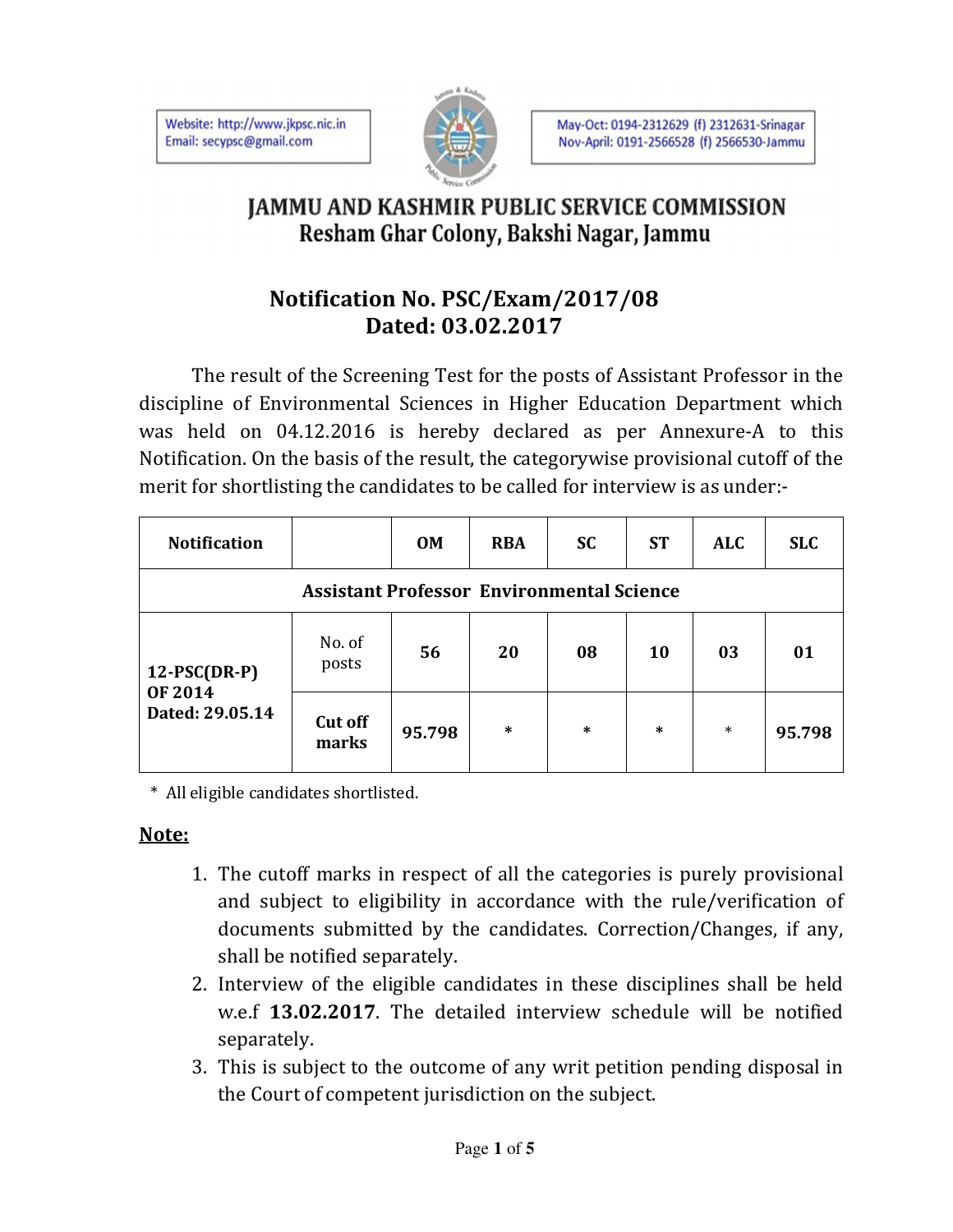4. The result is also available on Commissions official website i.e. http://www.jkpsc.nic.in.

Sd/-

## **(Shakeel ul Rehman) Secretary & Controller of Examinations J&K Public Service Commission** No: PSC/DR/Asstt.Prof/16 Dated:03.02.2017

Copy to the:-

- 1. Commissioner/Secretary to Government, Higher Education Department, Civil Secretariat, Jammu.
- 2. Director, Information, J&K Government, Jammu for favour of getting the notice published in atleast two local leading English dailies of Jammu/Srinagar.
- 3. Director Radio Kashmir, Jammu/ Srinagar/ Leh. All India Radio Kargil/Bhaderwah/Rajouri with the request to broadcast the schedule in the news bulletin/ Rozgar Samachar and make special announcement atleast for three consecutive days.
- 4. Director, Doordarshan, Srinagar/Jammu.
- 5. General Manager, Government Press, Jammu for publication of the notice in the next issue of the Government Gazette.
- 6. Deputy Secretary/Under Secretary, J&K Public Service Commission.
- 7. Private Secretary to Chairman, for information of the Hon'ble Chairman.
- 8. Private Secretary to Member\_\_\_\_\_\_\_\_\_\_\_\_\_\_\_\_\_\_\_\_\_ for information of the Hon'ble Member.
- 9. I/C website for uploading the notice on website.
- 10. I/C Camp office, Srinagar for pasting the notice on the notice board.
- 11. Main file/programme file.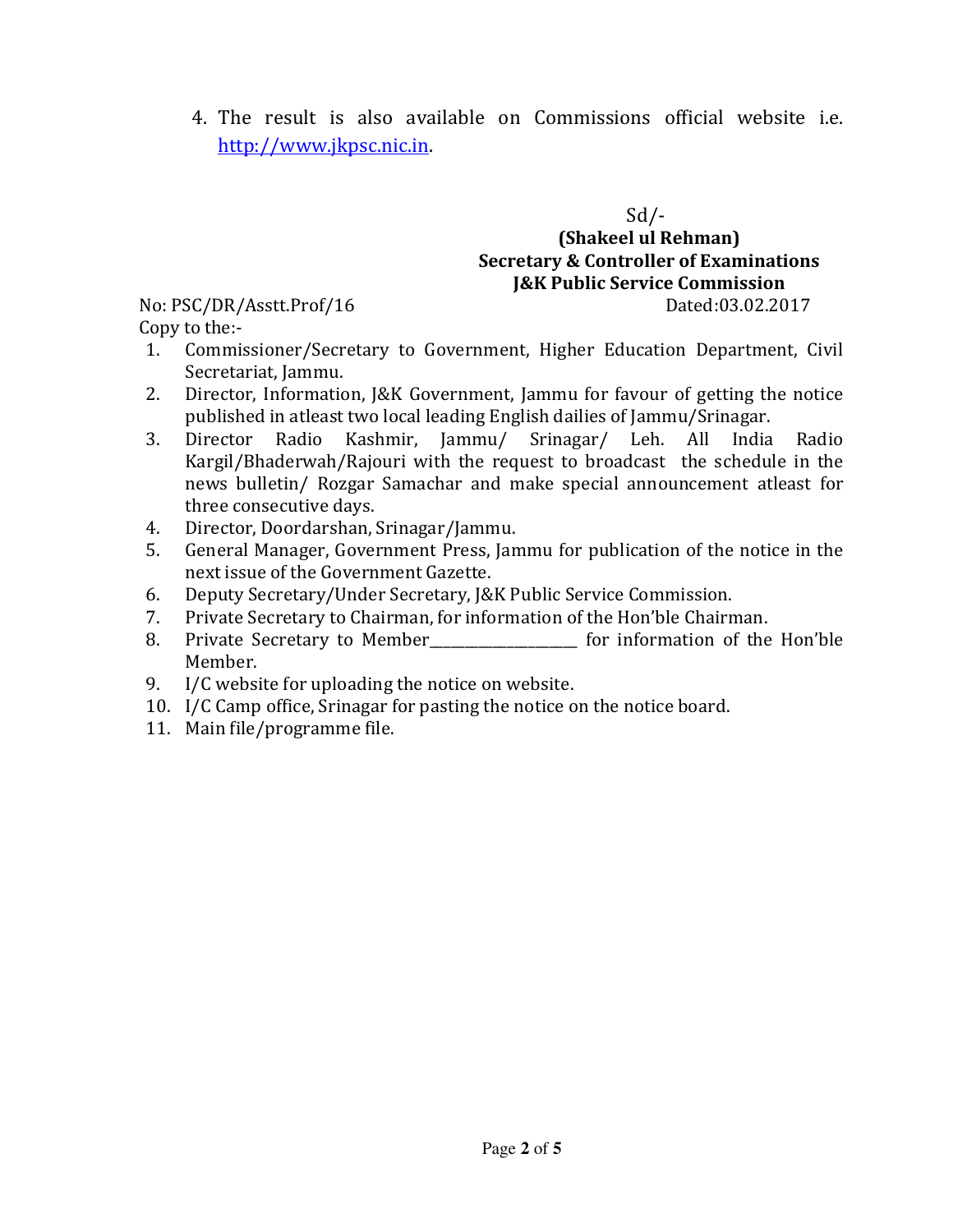**Annexure** A to Notification No: PSC/Exam/2017/08 dated: 03-02-2017 result of Screening Test held on 04-12-2016 for the posts of Assistant Professor Environmental Science in Higher Education Department.

| <b>SNo</b>     | <b>Roll No</b> | <b>Marks</b> | <b>SNo</b> | <b>Roll No</b> | <b>Marks</b>       | <b>SNo</b> | <b>Roll No</b> | <b>Marks</b> |
|----------------|----------------|--------------|------------|----------------|--------------------|------------|----------------|--------------|
| $\mathbf{1}$   | 8000001        | 100.840      | 48         | 8000050        | 100.840            | 95         | 8000099        | 104.874      |
| $\overline{a}$ | 8000002        | 85.714       | 49         | 8000051        | 104.874            | 96         | 8000100        | 103.866      |
| $\overline{3}$ | 8000003        | 93.782       | 50         | 8000052        | 98.824             | 97         | 8000101        | 101.849      |
| $\overline{4}$ | 8000004        | 105.882      | 51         | 8000053        | 97.815             | 98         | 8000102        | 102.857      |
| 5              | 8000005        | 92.773       | 52         | 8000054        | 90.756             | 99         | 8000103        | 104.874      |
| 6              | 8000006        | 104.874      | 53         | 8000055        | 103.866            | 100        | 8000104        | 103.866      |
| $\overline{7}$ | 8000007        | 95.798       | 54         | 8000056        | 98.824             | 101        | 8000106        | 99.832       |
| $\, 8$         | 8000008        | 105.882      | 55         | 8000057        | 93.782             | 102        | 8000107        | 104.874      |
| 9              | 8000009        | 97.815       | 56         | 8000059        | 92.773             | 103        | 8000108        | 100.840      |
| 10             | 8000010        | 100.840      | 57         | 8000060        | 106.891            | 104        | 8000109        | 104.874      |
| 11             | 8000011        | 99.832       | 58         | 8000062        | 100.840            | 105        | 8000110        | 107.899      |
| 12             | 8000012        | 84.706       | 59         | 8000063        | 96.807             | 106        | 8000111        | 107.899      |
| 13             | 8000013        | 98.824       | 60         | 8000064        | 98.824             | 107        | 8000112        | 106.891      |
| 14             | 8000014        | 105.882      | 61         | 8000065        | 100.840            | 108        | 8000113        | 91.765       |
| 15             | 8000015        | 106.891      | 62         | 8000066        | 96.807             | 109        | 8000114        | 100.840      |
| 16             | 8000016        | 89.748       | 63         | 8000067        | 87.731             | 110        | 8000115        | 87.731       |
| 17             | 8000017        | 111.933      | 64         | 8000068        | 94.790             | 111        | 8000116        | 98.824       |
| 18             | 8000018        | 104.874      | 65         | 8000069        | 105.882            | 112        | 8000117        | 91.765       |
| 19             | 8000019        | 96.807       | 66         | 8000070        | 92.773             | 113        | 8000118        | 101.849      |
| 20             | 8000020        | 96.807       | 67         | 8000071        | 93.782             | 114        | 8000119        | 103.866      |
| 21             | 8000021        | 105.882      | 68         | 8000072        | 104.874            | 115        | 8000120        | 90.756       |
| 22             | 8000022        | 101.849      | 69         | 8000073        | 83.697             | 116        | 8000122        | 93.782       |
| 23             | 8000023        | 97.815       | $70\,$     | 8000074        | 102.857            | 117        | 8000123        | 96.807       |
| 24             | 8000024        | 102.857      | 71         | 8000075        | 87.731             | 118        | 8000124        | 100.840      |
| 25             | 8000025        | 95.798       | 72         | 8000076        | 97.815             | 119        | 8000125        | 99.832       |
| 26             | 8000026        | 102.857      | 73         | 8000077        | 104.874            | 120        | 8000127        | 94.790       |
| 27             | 8000027        | 91.765       | 74         | 8000078        | 96.807             | 121        | 8000128        | 100.840      |
| 28             | 8000028        | 101.849      | 75         | 8000079        | 93.782             | 122        | 8000129        | 100.840      |
| 29             | 8000029        | 100.840      | 76         | 8000080        | 102.857            | 123        | 8000130        | 92.773       |
| 30             | 8000030        | 93.782       | 77         | 8000081        | 102.857            | 124        | 8000131        | 77.647       |
| 31             | 8000031        | 105.882      | 78         | 8000082        | 97.815             | 125        | 8000133        | 100.840      |
| 32             | 8000032        | 100.840      | 79         | 8000083        | 102.857            | 126        | 8000134        | 87.731       |
| 33             | 8000033        | 105.882      | 80         | 8000084        | Result             | 127        | 8000135        | 100.840      |
| 34             | 8000034        | 87.731       | 81         | 8000085        | withheld<br>97.815 | 128        | 8000136        | 100.840      |
| 35             | 8000035        | 101.849      | 82         | 8000086        | 72.605             | 129        | 8000137        | 99.832       |
| 36             | 8000036        | 97.815       | 83         | 8000087        | 92.773             | 130        | 8000138        | 88.739       |
| 37             | 8000038        | 103.866      | 84         | 8000088        | 103.866            | 131        | 8000139        | 107.899      |
| 38             | 8000039        | 97.815       | 85         | 8000089        | 83.697             | 132        | 8000140        | 86.723       |
| 39             | 8000040        | 100.840      | 86         | 8000090        | 96.807             | 133        | 8000141        | 93.782       |
| $40\,$         | 8000041        | 95.798       | 87         | 8000091        | 86.723             | 134        | 8000142        | 95.798       |
| 41             | 8000043        | 89.748       | 88         | 8000092        | 96.807             | 135        | 8000143        | 99.832       |
| 42             | 8000044        | 99.832       | 89         | 8000093        | 89.748             | 136        | 8000144        | 90.756       |
| 43             | 8000045        | 104.874      | 90         | 8000094        | 98.824             | 137        | 8000145        | 95.798       |
| 44             | 8000046        | 87.731       | 91         | 8000095        | 101.849            | 138        | 8000147        | 86.723       |
| 45             | 8000047        | 97.815       | 92         | 8000096        | 108.908            | 139        | 8000148        | 96.807       |
| 46             | 8000048        | 101.849      | 93         | 8000097        | 80.672             | 140        | 8000149        | 104.874      |
| 47             | 8000049        | 92.773       | 94         | 8000098        | 97.815             | 141        | 8000150        | 101.849      |

E&OE

Page **3** of **5** 

 **Sd/- (Shakeel ul Rehman), KAS Secretary & Controller of Examinations**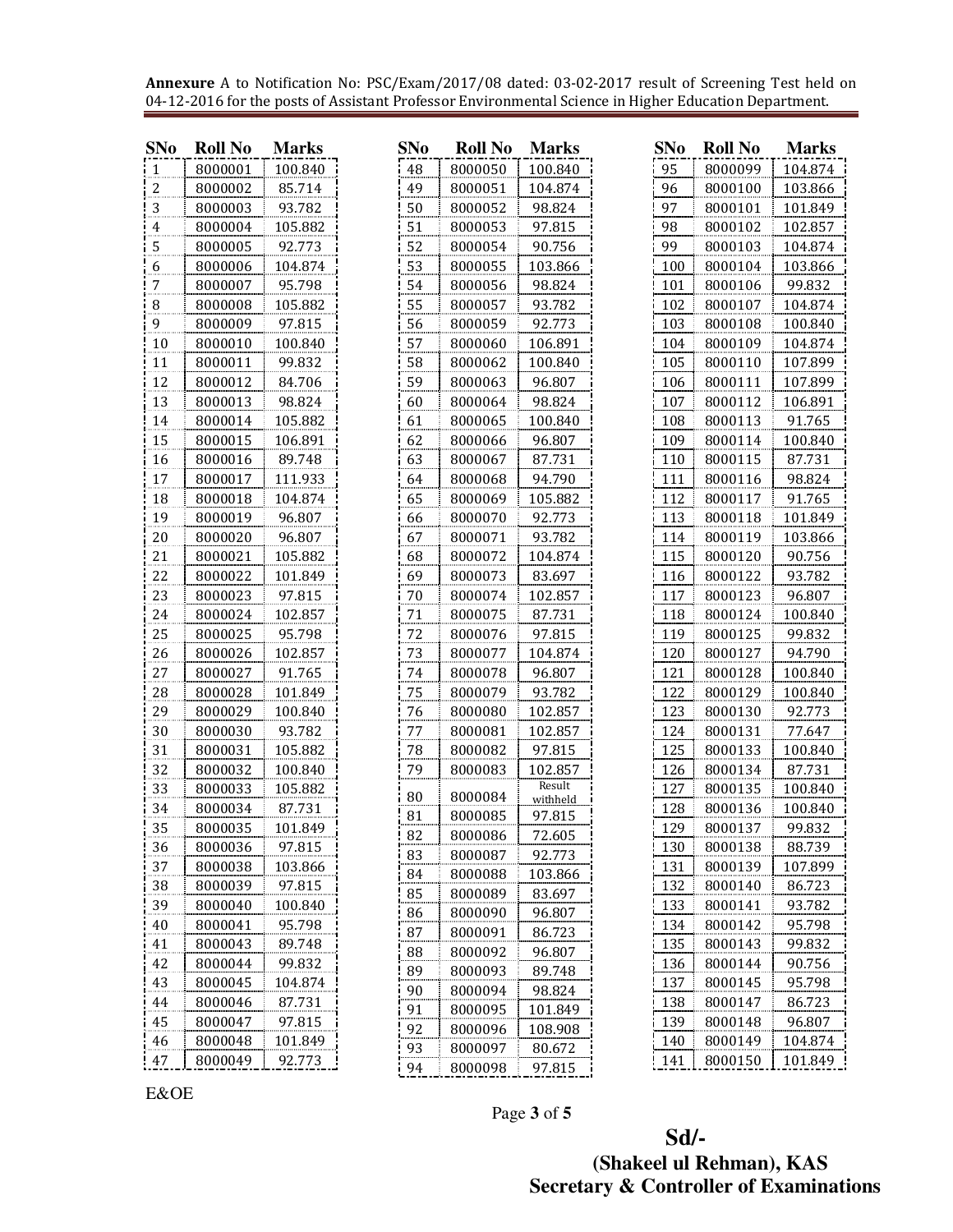**Annexure** A to Notification No: PSC/Exam/2017/08 dated: 03-02-2017 result of Screening Test held on 04-12-2016 for the posts of Assistant Professor Environmental Science in Higher Education Department.

| <b>SNo</b> | <b>Roll No</b> | <b>Marks</b> | <b>SNo</b> | <b>Roll No</b> | <b>Marks</b> | <b>SNo</b> | <b>Roll No</b> | <b>Marks</b> |
|------------|----------------|--------------|------------|----------------|--------------|------------|----------------|--------------|
| 142        | 8000151        | 91.765       | 189        | 8000201        | 91.765       | 236        | 8000255        | 97.815       |
| 143        | 8000153        | 75.630       | 190        | 8000202        | 95.798       | 237        | 8000256        | 91.765       |
| 144        | 8000154        | 101.849      | 191        | 8000203        | 91.765       | 238        | 8000257        | 99.832       |
| 145        | 8000156        | 100.840      | 192        | 8000204        | 94.790       | 239        | 8000258        | 87.731       |
| 146        | 8000157        | 87.731       | 193        | 8000205        | 102.857      | 240        | 8000259        | 98.824       |
| 147        | 8000158        | 102.857      | 194        | 8000206        | 96.807       | 241        | 8000260        | 99.832       |
| 148        | 8000159        | 94.790       | 195        | 8000207        | 91.765       | 242        | 8000261        | 94.790       |
| 149        | 8000160        | 99.832       | 196        | 8000208        | 101.849      | 243        | 8000262        | 100.840      |
| 150        | 8000161        | 95.798       | 197        | 8000209        | 111.933      | 244        | 8000263        | 91.765       |
| 151        | 8000162        | 105.882      | 198        | 8000210        | 94.790       | 245        | 8000265        | 102.857      |
| 152        | 8000163        | 90.756       | 199        | 8000211        | 95.798       | 246        | 8000266        | 106.891      |
| 153        | 8000164        | 96.807       | 200        | 8000212        | 101.849      | 247        | 8000267        | 96.807       |
| 154        | 8000165        | 88.739       | 201        | 8000213        | 95.798       | 248        | 8000268        | 98.824       |
| 155        | 8000166        | 103.866      | 202        | 8000218        | 85.714       | 249        | 8000269        | 98.824       |
| 156        | 8000167        | 101.849      | 203        | 8000219        | 104.874      | 250        | 8000271        | 93.782       |
| 157        | 8000168        | 99.832       | 204        | 8000221        | 95.798       | 251        | 8000272        | 89.748       |
| 158        | 8000169        | 92.773       | 205        | 8000222        | 96.807       | 252        | 8000273        | 98.824       |
| 159        | 8000170        | 96.807       | 206        | 8000223        | 95.798       | 253        | 8000274        | 97.815       |
| 160        | 8000171        | 82.689       | 207        | 8000224        | 102.857      | 254        | 8000275        | 102.857      |
| 161        | 8000172        | 100.840      | 208        | 8000225        | 95.798       | 255        | 8000277        | 82.689       |
| 162        | 8000173        | 93.782       | 209        | 8000226        | 101.849      | 256        | 8000278        | 106.891      |
| 163        | 8000174        | 104.874      | 210        | 8000227        | 92.773       | 257        | 8000279        | 98.824       |
| 164        | 8000175        | 103.866      | 211        | 8000228        | 102.857      | 258        | 8000280        | 103.866      |
| 165        | 8000176        | 99.832       | 212        | 8000229        | 96.807       | 259        | 8000281        | 102.857      |
| 166        | 8000178        | 86.723       | 213        | 8000230        | 102.857      | 260        | 8000282        | 94.790       |
| 167        | 8000179        | 103.866      | 214        | 8000231        | 107.899      | 261        | 8000283        | 95.798       |
| 168        | 8000180        | 100.840      | 215        | 8000232        | 95.798       | 262        | 8000284        | 96.807       |
| 169        | 8000181        | 93.782       | 216        | 8000233        | 98.824       | 263        | 8000285        | 97.815       |
| 170        | 8000182        | 96.807       | 217        | 8000234        | 101.849      | 264        | 8000286        | 92.773       |
| 171        | 8000183        | 100.840      | 218        | 8000235        | 105.882      | 265        | 8000287        | 105.882      |
| 172        | 8000184        | 100.840      | 219        | 8000236        | 92.773       | 266        | 8000288        | 105.882      |
| 173        | 8000185        | 103.866      | 220        | 8000238        | 82.689       | 267        | 8000289        | 104.874      |
| 174        | 8000186        | 96.807       | 221        | 8000240        | 101.849      | 268        | 8000290        | 105.882      |
| 175        | 8000187        | 97.815       | 222        | 8000241        | 90.756       | 269        | 8000291        | 106.891      |
| 176        | 8000188        | 104.874      | 223        | 8000242        | 96.807       | 270        | 8000292        | 89.748       |
| 177        | 8000189        | 101.849      | 224        | 8000243        | 96.807       | 271        | 8000293        | 98.824       |
| 178        | 8000190        | 105.882      | 225        | 8000244        | 105.882      | 272        | 8000294        | 106.891      |
| 179        | 8000191        | 96.807       | 226        | 8000245        | 94.790       | 273        | 8000295        | 89.748       |
| 180        | 8000192        | 101.849      | 227        | 8000246        | 103.866      | 274        | 8000297        | 97.815       |
| 181        | 8000193        | 96.807       | 228        | 8000247        | 96.807       | 275        | 8000298        | 102.857      |
| 182        | 8000194        | 95.798       | 229        | 8000248        | 102.857      | 276        | 8000299        | 111.933      |
| 183        | 8000195        | 104.874      | 230        | 8000249        | 101.849      | 277        | 8000300        | 95.798       |
| 184        | 8000196        | 86.723       | 231        | 8000250        | 99.832       | 278        | 8000301        | 96.807       |
| 185        | 8000197        | 96.807       | 232        | 8000251        | 97.815       | 279        | 8000302        | 84.706       |
| 186        | 8000198        | 94.790       | 233        | 8000252        | 104.874      | 280        | 8000304        | 101.849      |
| 187        | 8000199        | 97.815       | 234        | 8000253        | 95.798       | 281        | 8000306        | 105.882      |
| 188        | 8000200        | 96.807       | 235        | 8000254        | 91.765       | 282        | 8000307        | 86.723       |

E&OE

Page **4** of **5** 

 **Sd/- (Shakeel ul Rehman), KAS Secretary & Controller of Examinations**